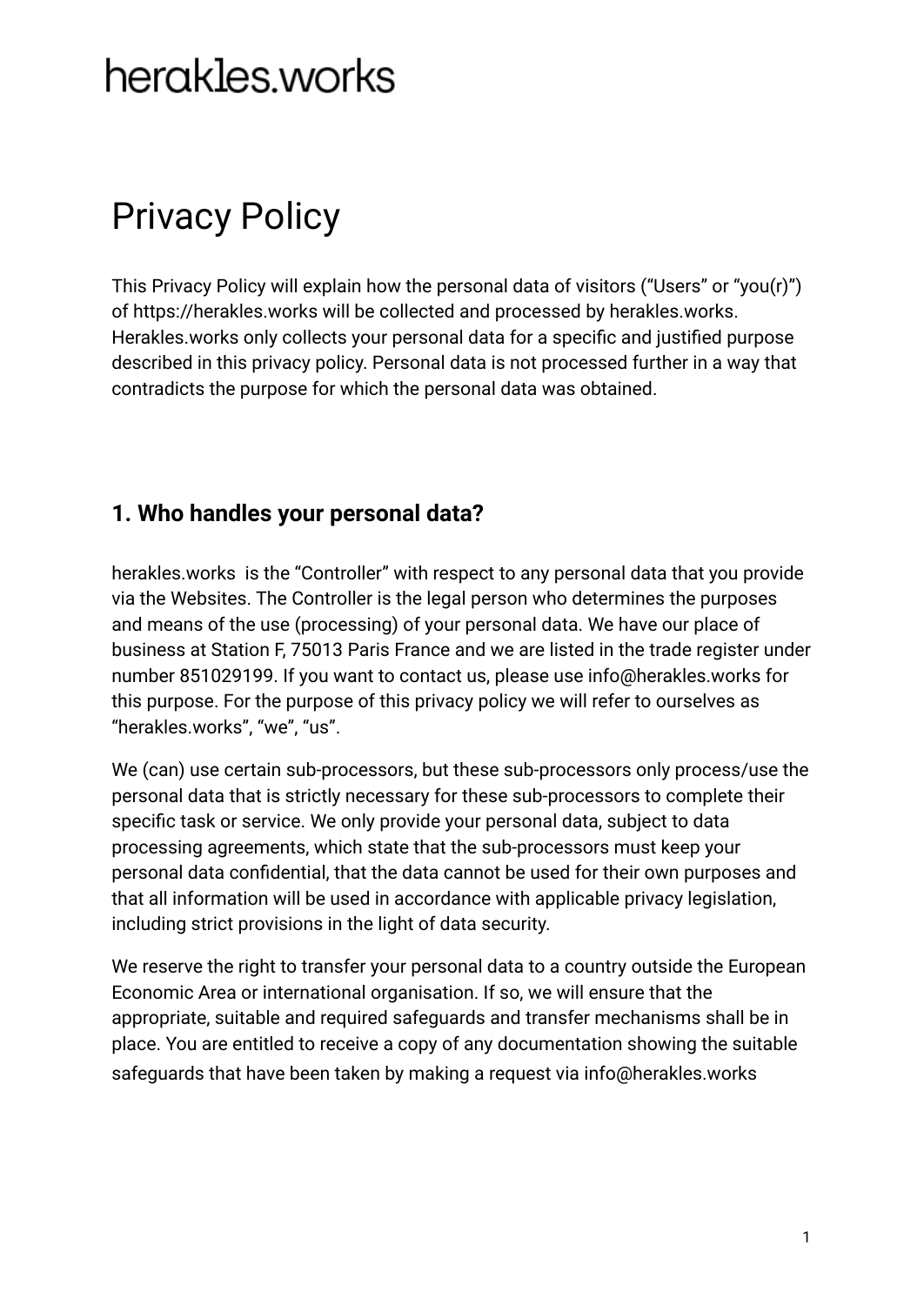## **2. The reasons, the type, the legal basis and the retention period of**

## **the processing of your personal data.**

#### Applying for a job at herakles.works.

If you apply for a job at herakles.works, we will ask you to provide us with your personal data to i) facilitate the entire job application procedure, ii) create statuses, notes and a plan related to your job application and, iii) have email communications with you about your application, if applicable. We process your personal data based on our legitimate interests for recruitment purposes. We are required to inform you that withholding personal data in your job application may provide you with a disadvantage in comparison to other applicants who are applying for the same role.

In processing your personal data, we have balanced our legitimate interests against your fundamental rights and freedoms. Where necessary we have taken appropriate measures to limit implications and prevent unwarranted harm to you. For example, i) we will only use your personal data for the specific mentioned purposes and ii) we only ask/use the personal data that we absolutely need from you for the application process. We may ask you the following personal data in the job application procedure:

- Name;
- Home address;
- References;
- E-mail address;
- Phone Number;
- Picture;
- Cover Letter;
- Resume;
- LinkedIn Profile;
- Date of birth (age);
- Level of education.

We will store your personal data up to four (4) weeks after the application process has ended. If you provide herakles.works permission to store your personal data for a longer period, we will store your personal data up to one (1) year. If you are hired by herakles.works, your personal data will be processed in accordance with (statutory) rules for employment relationships and relevant retention periods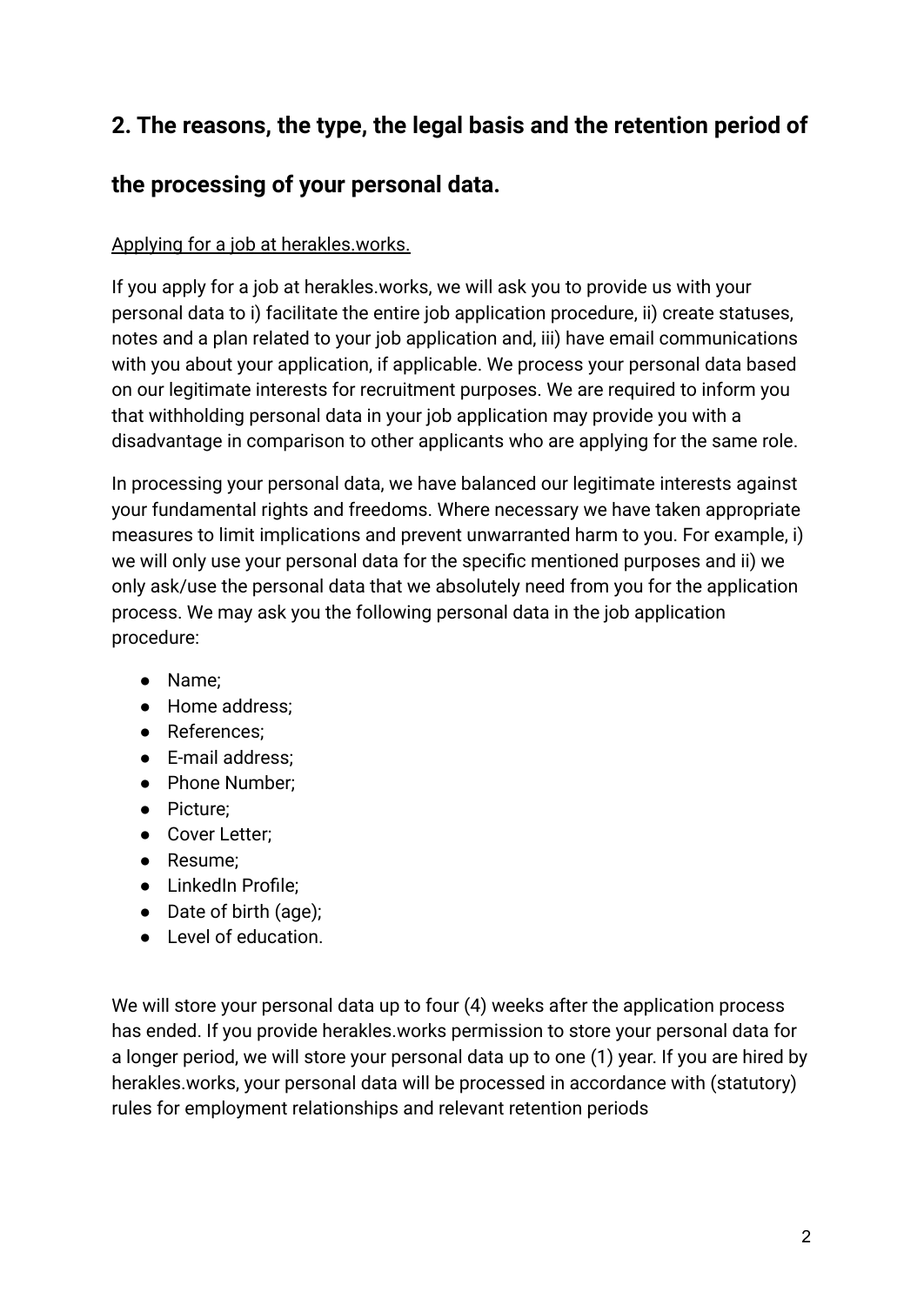#### Screening new herakles.works Employees

herakles.works reserves the right to screen new employees based on our legitimate interest. Depending on the specific job, herakles.works employees may come in contact with large amounts of personal data for which herakles.works is a data processor. Due to this fact and the fact that herakles.works (strives to) maintain(s) security certifications, it is of the utmost importance that herakles.works employees maintain a very high level of integrity. Furthermore, for herakles.works employees that come in regular contact with personal data, herakles.works needs to verify that (new) employees have the credentials (diplomas/work experience) as indicated in the application process.

In this process, we have balanced our interests against your fundamental rights and freedoms. Where necessary we have taken appropriate measures to limit implications and prevent unwarranted harm to you. For example, the exact level of screening will depend on the specific job of the employee and the amount of personal data the employee will come in contact with, and the domestic regulation. Depending on the specific job, the screening may consist of the following elements and we can process the following personal data:

- The verification of references;
- The validation of the authenticity of identity papers;
- The validation of diplomas;
- Personal data as stipulated under 'Apply here'.

We will not store your personal data longer than is necessary for the above stated purposes. If you are not hired by herakles.works at the end of the application procedure, we will not retain your personal data for longer than four (4) weeks after the termination of the procedure. If you have given permission to keep your personal data longer, we will retain your data for a maximum of one (1) year after the application procedure has ended to be able to offer your other interesting job vacancies at herakles works.

#### Submitting a question to herakles.works via the 'Demo & Contact' form.

On the Website, Users have the possibility to submit a question to herakles.works. We will process your personal data based on the performance of a contract (to reply to your enquiries). When submitting a question to herakles.works on the Website, we will ask you the following information:

- First name;
- Last name;
- Phone Number;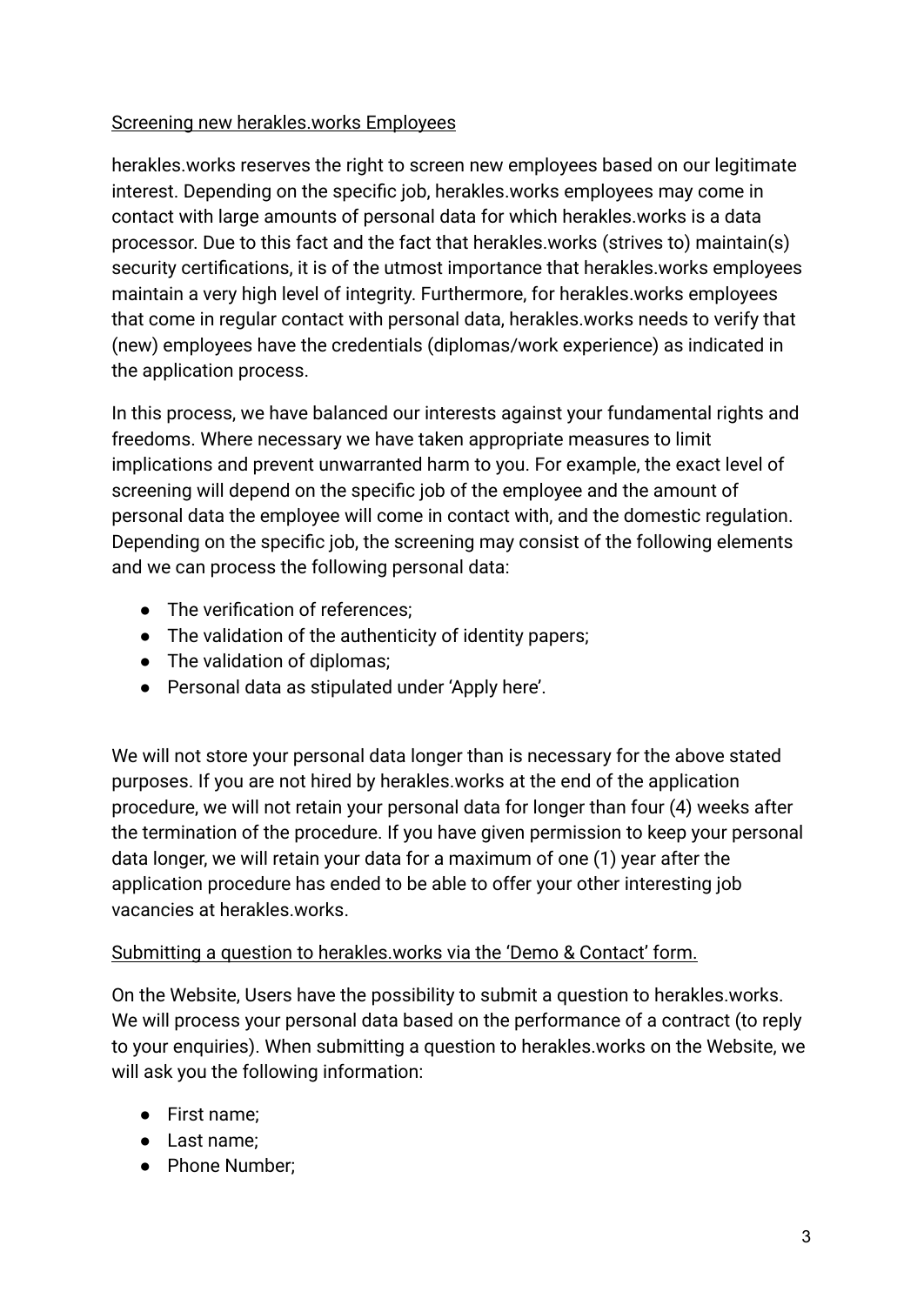- E-mail address;
- Your question.

#### Requesting a demo for the herakles.works Platform via the Website.

Are you interested in herakles.works products and want to request a demo? We will process your personal data based on the performance of a contract (to reply to your demo request/provide you with a demo). When requesting a demo for the herakles.works Platform on the Website, we will ask you the following information:

- First name;
- Last name;
- Phone Number:
- Company E-mail address;
- Interest Level;
- Indication of new hires next year;
- Additional message.

#### Requesting a (free) trial for the herakles.works Platform via the Website.

herakles.works offers you the possibility to try our product (the herakles.works Platform) for a (free) trial period. herakles.works may ask you for your information and processes your personal data based on our legitimate interest; when you want to continue with our product after the trial period, it is easy to proceed due to the fact that your payment information is already validated and confirmed. When requesting a (free) trial for the herakles.works Platform on the Website, we will ask you the following information:

- First name;
- Last name;
- Phone Number:
- Company E-mail address;
- Address;
- Additional message.

Please note that any provided payment information will not actually be handled/processed by herakles.works. This is handled by our Payment Service Provider gocardless.com, who will act as an individual data controller. We will only receive your email address and name from gocardless.com. More information on how gocardless.com handles your personal data, including your payment information can be found on: [https://gocardless.com/privacy/](https://gocardless.com/privacy)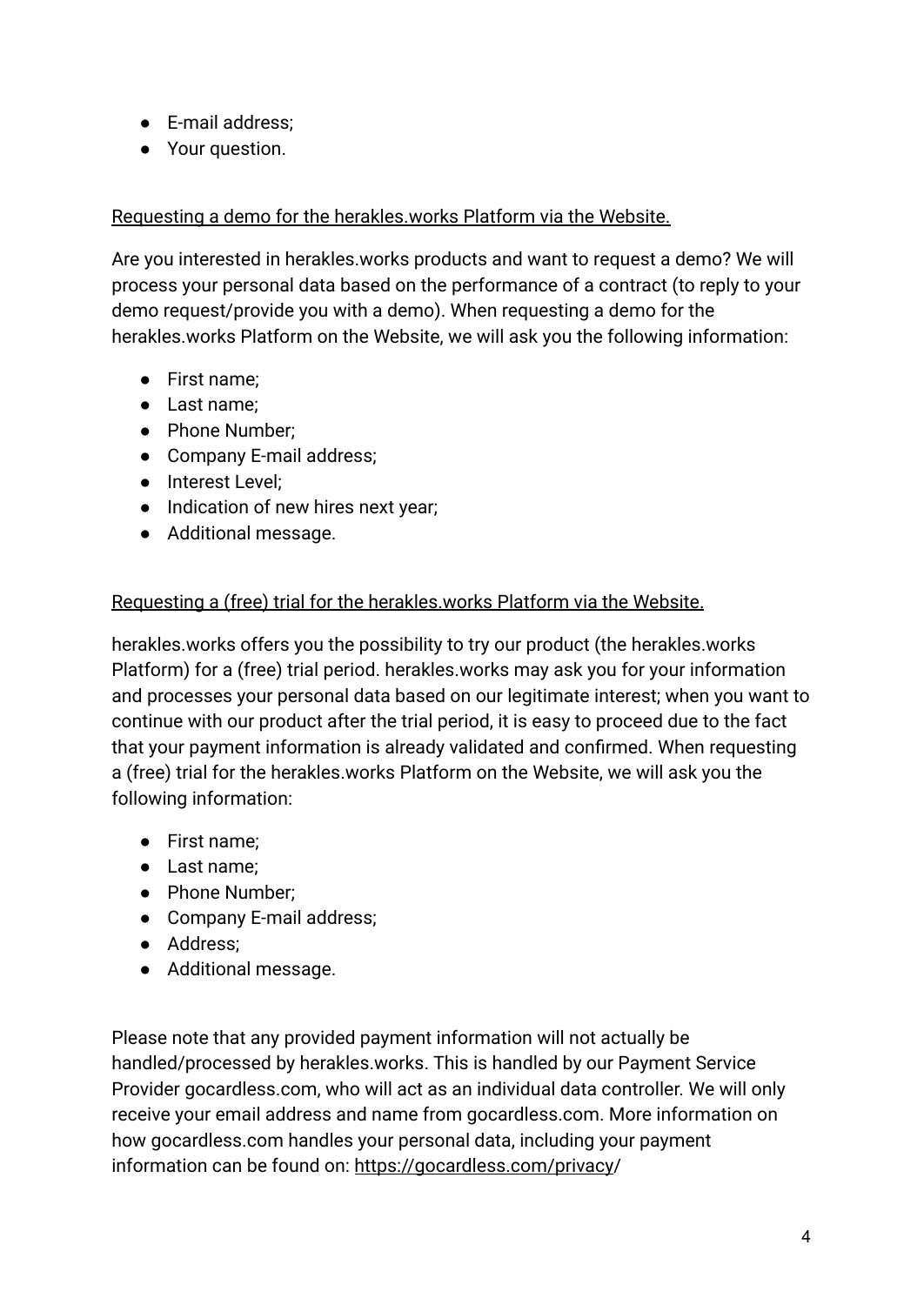#### Visiting the Website as a User.

As a Website visitor, based on our legitimate interests, we may analyse trends, administer the Website, measure Users' activity on the Website and to gather demographic information about our User base.

For the above-mentioned purposes, we may use Google Analytics, a web analytics service provided by Google, Inc. ("Google"). Google Analytics uses "cookies", which are text files placed on your computer to help us analyse how Users use the Website. Google will not associate your IP address with any other data held by Google.

The gathered information will be transmitted to  $-$  and stored by  $-$  Google on servers in the United States. Google and all its subsidiaries, such as Google Analytics, participate in the Privacy Shield Framework and are committed to the Privacy Shield Principles in the processing of personal data transferred from the European Union to the United States. You may refuse the use of cookies by selecting the appropriate settings on your browser.

In addition, herakles.works has signed a data processing agreement with Google. This agreement contains arrangements between herakles.works (as the controller of the personal data) and Google (as the data processors of personal data). These arrangements represent the purposes based on which personal data may be acquired, what security measures need to be taken and which form of oversight herakles.works may exercise as controller of the personal data.

The cookies may store the following information:

- Your IP-Address:
- Information about your use of the Website;
- Device and browser:
- IP-address;
- Requests and responses sent from and to your device;

If you do not want to have cookies stored on your computer or want to remove cookies that have already been stored, you can arrange this via the settings screen in your browser settings. The adjustment of these settings differs per browser. On the website '[all about cookies](http://www.allaboutcookies.org/)', it is clearly explained how to arrange this.

#### Tracking behaviour Users on Website

We may use 'advertising cookies' such as DoubleClick for Google Ads and LinkedIn Ads cookies, to track which visitors (coming from paid sources) choose to schedule a demo or get in contact with herakles.works. This enables us to optimise our online presence and present relevant advertising based on visitors' preferences. We will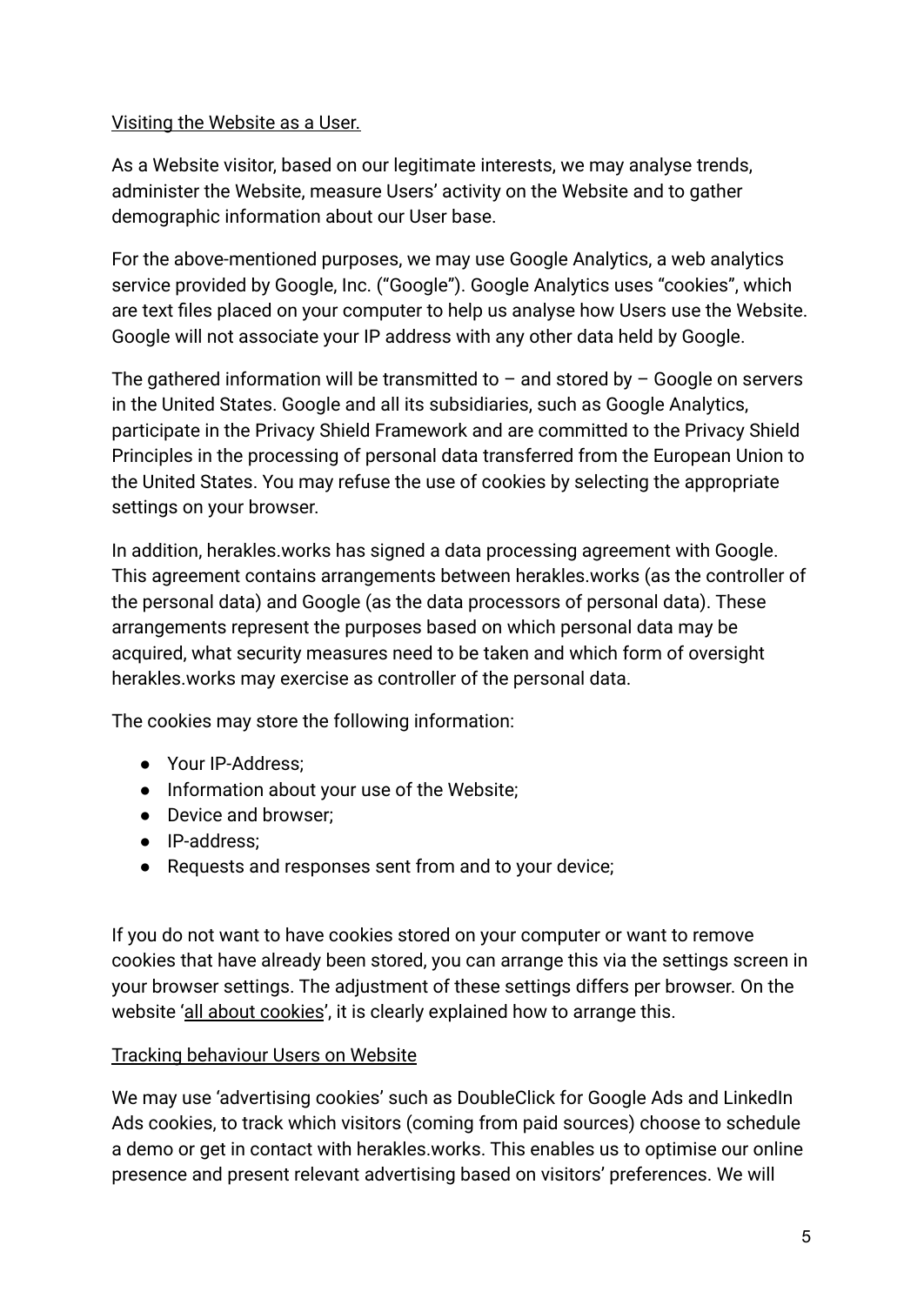only place these cookies with your explicit consent. If you have not provided us with your explicit consent, the advertising cookies will not be placed.

In the case of consent, the cookies may store the following information:

- Your IP-Address:
- Information about your use of the Website;
- Device and browser:
- Requests and responses sent from and to your device;
- Behaviour on our website.

If you want to remove cookies that have already been stored (by way of explicit consent), you can arrange this via the settings screen in your browser settings. The adjustment of these settings differs per browser. On the website ['all about cookies'](http://www.allaboutcookies.org/), it is clearly explained how to arrange this.

#### Subscription to our newsletter.

Do you want to stay informed about herakles.works's products and services? When subscribing to the herakles.works newsletter on the Website, you will have provided herakles.works with consent to send you our newsletter. Withdrawing said consent is an easy task: you can click "Unsubscribe" underneath any newsletter-mail. When subscribing to the herakles.works newsletter, we will ask you the following information:

● E-mail address.

#### Acquiring relevant (free) recruitment content.

herakles.works offers certain free informative (e-books) content for you to read in respect of interesting topics in the HR industry. You may freely acquire (download) these e-books. In this case we will process your personal data based on our legitimate interest, due to the fact that herakles.works and the User will have joined into a customer relationship.

You will be provided with an opt-out to prevent us from sending you email content about related topics. If you do not opt-out, you will still be able to opt-out in every e-mail communication we will send you. When acquiring relevant (free) recruitment content from the Website, we will ask you the following information:

- First name;
- Last name;
- Company Email address.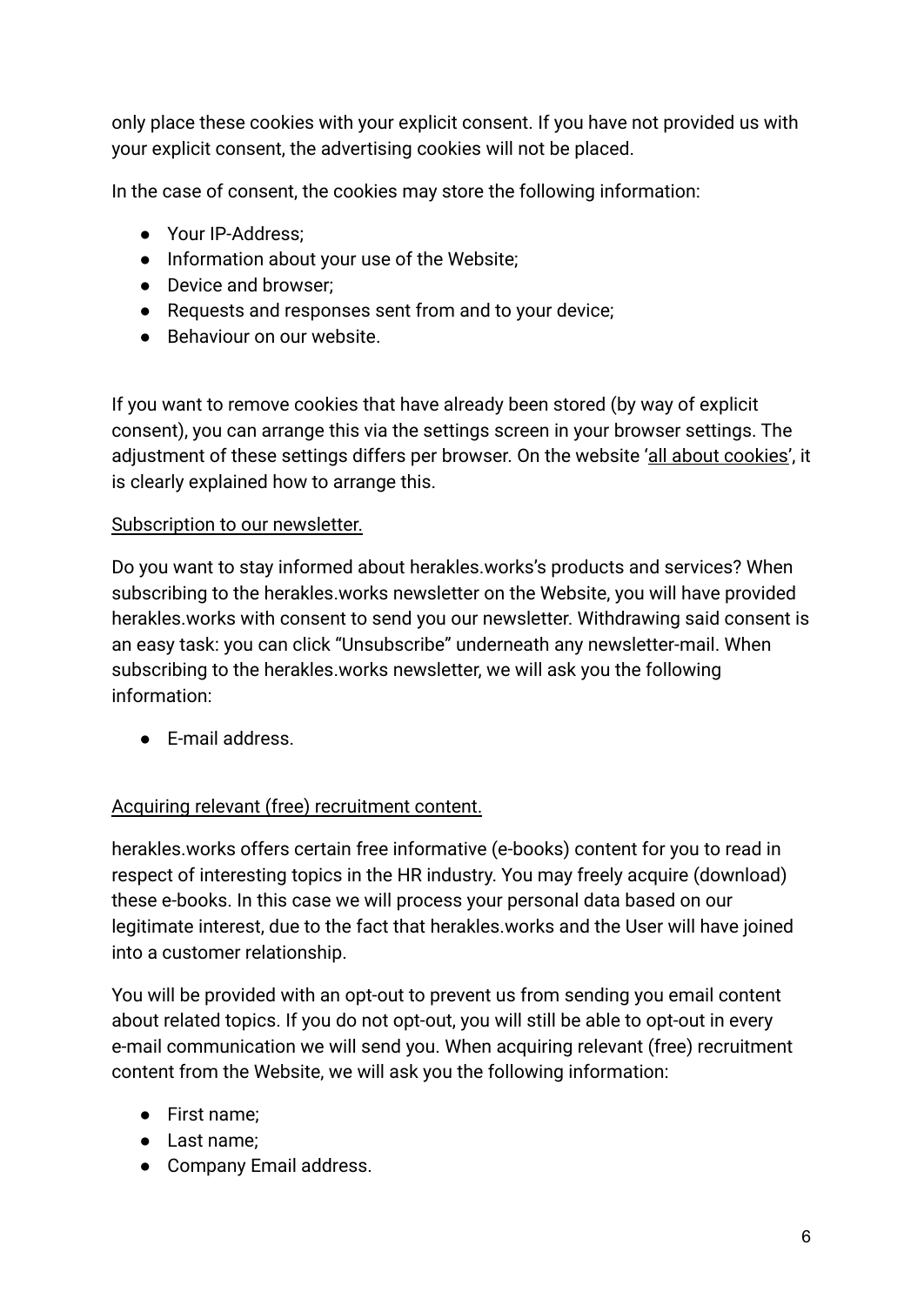#### (Online) User testing.

In some cases, herakles.works wants to test its product via so called 'user testing'. In order to do this, herakles.works wants to establish an interesting test group. herakles.works will ask potential testers some questions via a google form, based on the replies, herakles.works will invite 'tester' to its offices for a user testing session.

We process your personal data based on our legitimate interests for User Testing purposes and to improve our product. In processing your personal data, we have balanced our legitimate interests against your fundamental rights and freedoms. Where necessary we have taken appropriate measures to limit implications and prevent unwarranted harm to you. For example, i) we will only use your personal data for the specific mentioned purposes and ii) we only ask/use the personal data that we absolutely need from you to make a decision of the relevant test group and who to invite to the herakles.works offices. Via the online form, we will ask you the following:

- E-mail address;
- Phone number;
- Age;
- Postal code;
- Education level;
- Working experience;
- Current job.

## **3. What are your (data subject) rights?**

Under the privacy legislation (GDPR), you have a number of rights as a data subject. This chapter of the privacy policy states your data subject rights and how you can invoke these rights.

#### *The right to be informed*

You have the right to know if we use (i.e. process) your personal data.

#### *The right of access*

If we indeed use (i.e. process) your personal data, you have the right to access your personal data and retain a copy.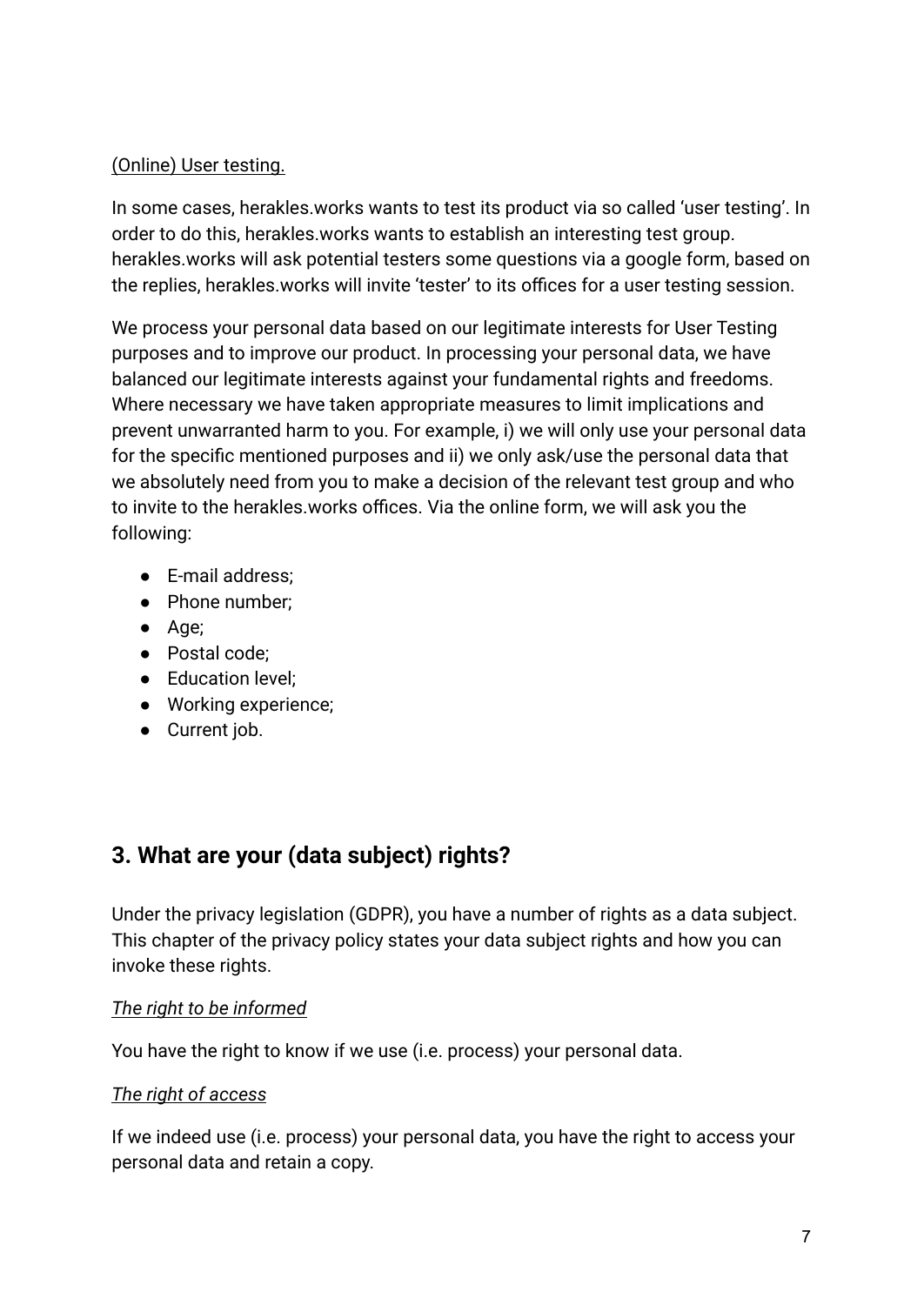#### *The right to rectification*

If your personal data is incorrect, you have the right to ask us to rectify your personal data. We will rectify your personal data accordingly.

#### *The right to erasure ('to be forgotten')*

If you want us to delete your personal data, you have the right to request us to delete your personal data. We will delete your personal data, unless we have a legal obligation to keep processing your personal data.

#### *The right to restrict processing*

If you are of the opinion that the processing of your personal data is unlawful, or your personal data is incorrect, or you require the personal data for legal claims after the retention period, or you have objected to the processing of your personal data, you can request us to restrict your personal data. In this case we cannot process your personal data unless you grant us permission.

#### *The right to data portability (when processing under consent or performance agreement)*

You can request us for an export of all the personal data that is processed by herakles.works. We will provide you with an export of your collected and processed personal data.

#### *The right to object (when processing under legitimate interest).*

In this event, we will not process any of your personal data upon your objection, unless we can provide you with compelling reasons to continue the processing of your personal data.

If you wish to make use of your data subject rights as mentioned in this paragraph, please send your request via e-mail to info@herakles.works.com. You will receive a substantiated reply within one (1) month after your request.

## **4. Protection of personal data.**

We have taken appropriate technical and organisational security measures in order to protect your personal data against loss, misuse, alteration and/or destruction. Although we exercise reasonable care in providing secure transmission of information between your equipment and our systems, we cannot ensure or warrant